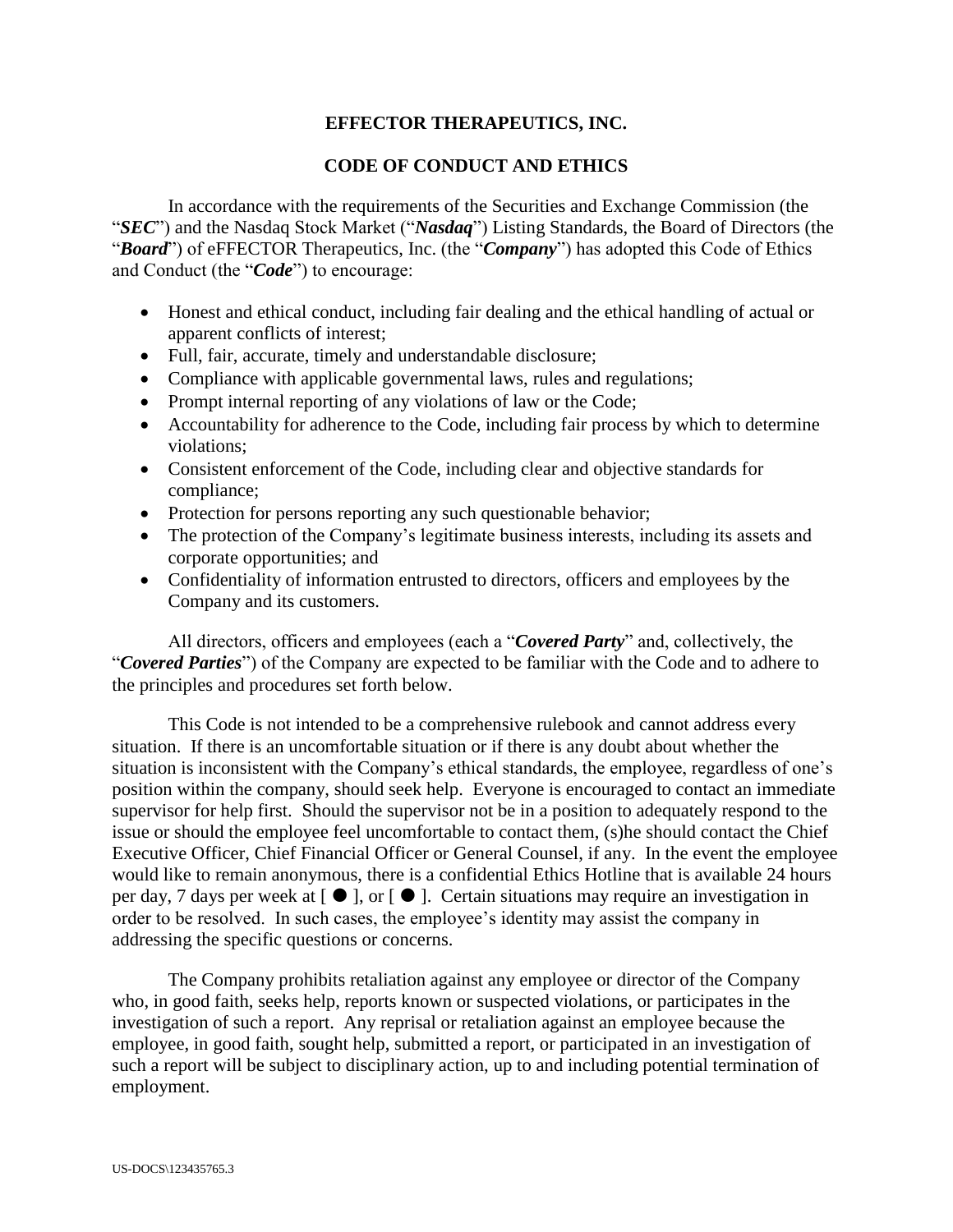# **I. Conflicts of Interest**

Employees and directors are required to act in the best interests of the Company and are expected to refrain from engaging in any activity or having a personal interest that presents a "conflict of interest," and avoid even the appearance of a conflict of interest. A conflict of interest occurs when the private interests of a Covered Party interfere, or appear to interfere, with the interests of the Company as a whole. A conflict of interest can arise when an employee, officer or director takes action or has an interest that prevents or has the potential to prevent him/her from performing his/her Company duties and responsibilities honestly, objectively and effectively.

For example, a conflict of interest can arise when a Covered Party takes actions or has personal interests that may make it difficult to perform his or her Company duties objectively and effectively. A conflict of interest may also arise when a Covered Party, or a member of his or her immediate family, receives improper personal benefits as a result of his or her position at the Company.

Conflicts of interest can also occur indirectly. For example, a conflict of interest may arise when a Covered Party is also an executive officer, a major shareholder or has a material interest in a company or organization doing business with the Company.

Each Covered Party has an obligation to conduct the Company's business in an honest and ethical manner, including the ethical handling of actual or apparent conflicts of interest between personal and professional relationships. Any situation that involves, or may reasonably be expected to involve, a conflict of interest with the Company, should be disclosed promptly to the Chief Executive Officer, Chief Financial Officer, General Counsel, if any, or the Board of Directors.

This Code does not attempt to describe all possible conflicts of interest that could develop. Other common conflicts from which Covered Parties must refrain are set out below:

- Covered Parties may not engage in any conduct or activities that are inconsistent with the Company's best interests or that disrupt or impair the Company's relationship with any person or entity with which the Company has or proposes to enter into a business or contractual relationship.
- Covered Parties may not accept compensation, in any form, for services performed for the Company from any source other than the Company.
- No Covered Party may take up any management or other employment position with, or have any material interest in, any firm or company that is in direct or indirect competition with the Company.

The Company requires that employees and directors disclose any situation that reasonably would be expected to give rise to a conflict of interest. Employees who suspect that a situation could give rise to a conflict of interest, or something that others could reasonably perceive as a conflict of interest, must report to their immediate supervisor, the Chief Executive Officer, Chief Financial Officer or General Counsel, if any. Executives and members of the Board of Directors must report suspected conflict of interest to the Board of Directors. The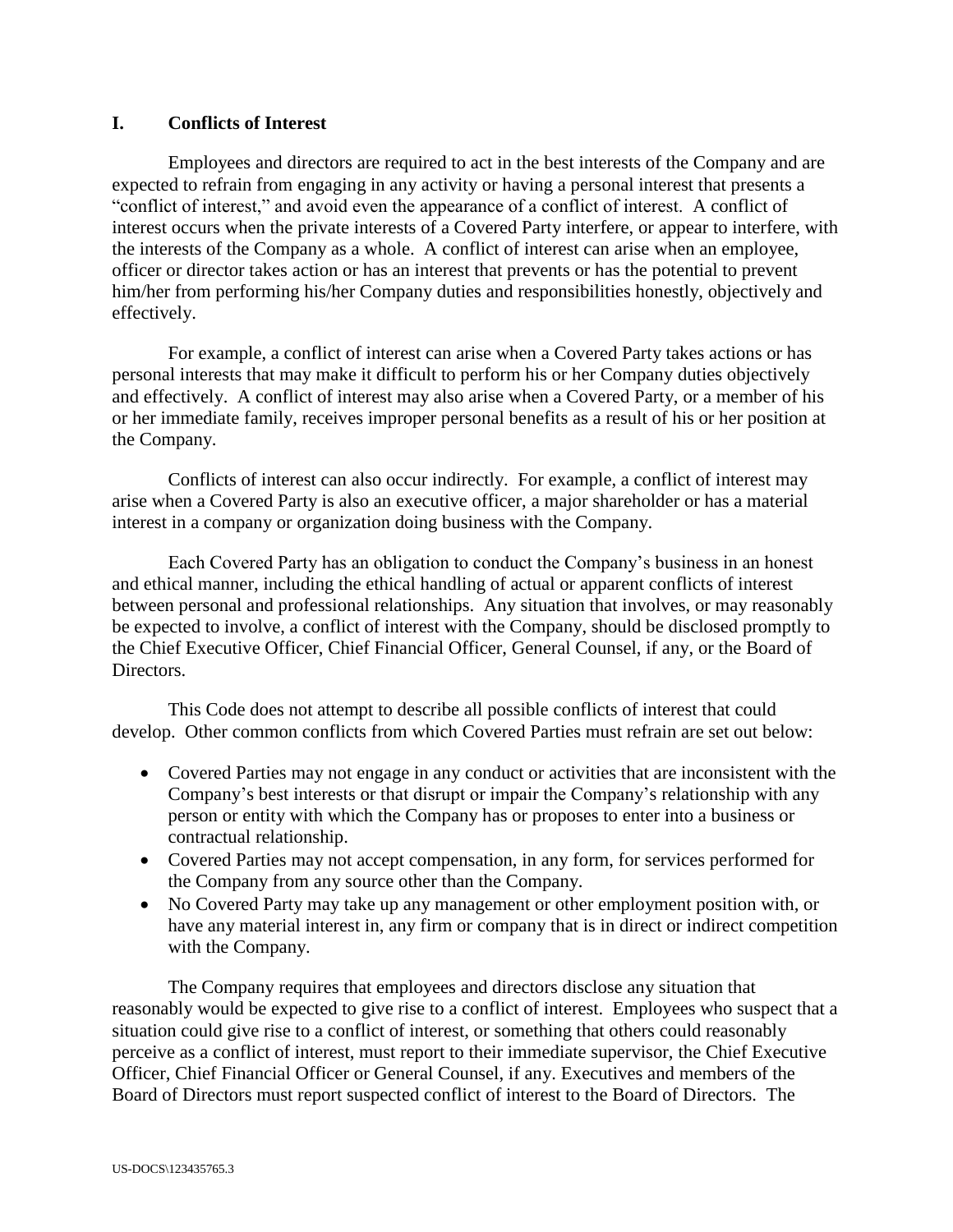Chief Executive Officer, Chief Financial Officer, General Counsel, if any, or the Board of Directors will determine whether there is a conflict of interest and, if so, how best to address it. All transactions that would give rise to a conflict of interest involving a director or executive officer must be approved by the Board of Directors, and any such approval will not be considered a waiver of this Code.

#### **II. Disclosures**

The information in the Company's public communications, including in all reports and documents filed with or submitted to the SEC, must be full, fair, accurate, timely and understandable.

To ensure the Company meets this standard, all Covered Parties (to the extent they are involved in the Company's disclosure process) are required to maintain familiarity with the disclosure requirements, processes and procedures applicable to the Company commensurate with their duties. Covered Parties are prohibited from knowingly misrepresenting, omitting or causing others to misrepresent or omit, material facts about the Company to others, including the Company's independent auditors, governmental regulators and self-regulatory organizations.

# **III. Compliance with Laws, Rules and Regulations**

The Company is obligated to comply with all applicable laws, rules and regulations. It is the personal responsibility of each Covered Party to adhere to the standards and restrictions imposed by these laws, rules and regulations in the performance of his or her duties for the Company. These include, but are not limited to laws covering: the development, testing, approval, manufacture, marketing and sale of our product candidates and products, bribery and kickbacks, copyrights, trademarks and trade secrets, information privacy, insider trading, illegal political contributions, antitrust prohibitions, foreign corrupt practices, import and exports, sanctioned countries or persons, offering or receiving gratuities, environmental hazards, employment discrimination or harassment, occupational health and safety, false or misleading financial information or misuse of corporate assets.

The Chief Executive Officer, Chief Financial Officer and Chief Accounting Officer or Controller (or persons performing similar functions) of the Company (together, the "*Senior Financial Officers*") are also required to promote compliance by all employees with the Code and to abide by Company standards, policies and procedures.

Covered Parties located outside of the United States must comply with laws, regulations, rules and regulatory orders of the United States, including the Foreign Corrupt Practices Act ("*FCPA*") and U.S. export control laws, in addition to applicable local laws.

If any doubt exists about whether a course of action is lawful, individuals are to seek advice from their supervisor, the Chief Executive Officer, Chief Financial Officer or General Counsel, if any.

# **IV. Insider Trading**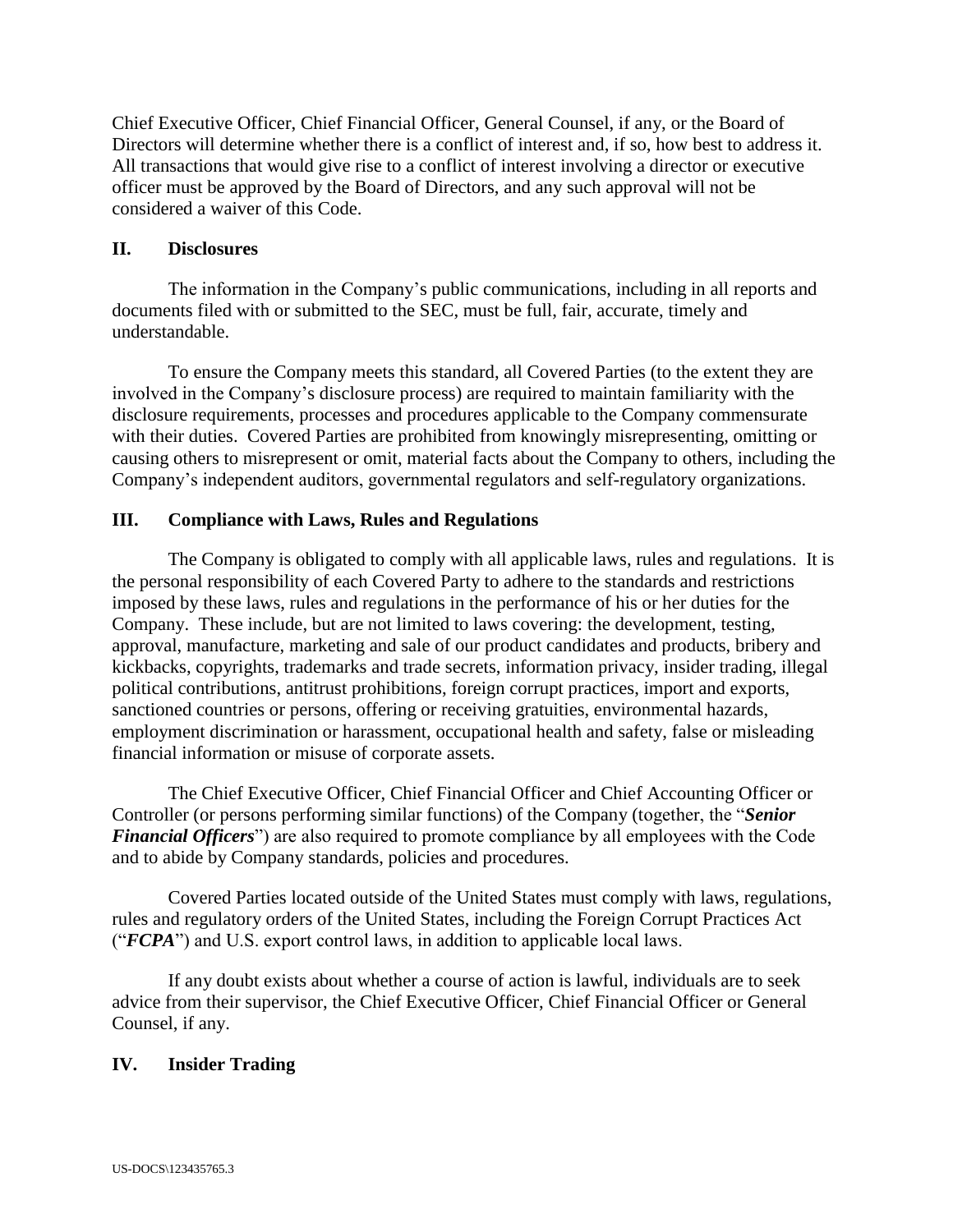Trading on inside information is a violation of federal securities law. Covered Parties in possession of material non-public information about the Company or companies with whom we do business must abstain from trading or advising others to trade in the respective company's securities from the time that they obtain such inside information until adequate public disclosure of the information. Material information is information of such importance that it can be expected to affect the judgment of investors as to whether or not to buy, sell, or hold the securities in question. To use non-public information for personal financial benefit or to "tip" others, including family members, who might make an investment decision based on this information is not only unethical but also illegal. Covered Parties who trade stock based on insider information can be personally liable for damages totaling up to three times the profit made or loss avoided by the respective Covered Party. You are required to read carefully and observe our Insider Trading Compliance Policy, as amended from time to time. Please contact the Company's Chief Financial Officer or General Counsel, if any, for a copy of this policy or with any questions you may have about insider trading laws.

#### **V. Reporting, Accountability and Enforcement**

The Company promotes ethical behavior at all times and encourages Covered Parties to talk to supervisors, managers and other appropriate personnel, including the officers, outside counsel for the Company and the Board or the relevant committee thereof, when in doubt about the best course of action in a particular situation.

Covered Parties should promptly report suspected violations of laws, rules, regulations or the Code to appropriate personnel, including officers, outside counsel for the Company and the Board or the relevant committee thereof. Reports may be made anonymously. If requested, confidentiality will be maintained, subject to applicable law, regulations and legal proceedings.

The Audit Committee of the Board or other appropriate officer or body shall investigate and determine, or shall designate appropriate persons to investigate and determine, the legitimacy of such reports. The Audit Committee or other appropriate officer or body will then determine the appropriate disciplinary action. Such disciplinary action includes, but is not limited to, reprimand, termination with cause, and possible civil and criminal prosecution.

To encourage employees to report any and all violations, the Company will not tolerate retaliation for reports made in good faith. Retaliation or retribution against any Covered Party for a report made in good faith of any suspected violation of laws, rules, regulations or this Code is cause for appropriate disciplinary action.

# **VI. Corporate Opportunities**

All Covered Parties owe a duty to the Company to advance the legitimate interests of the Company when the opportunity to do so arises. Covered Parties are prohibited from directly or indirectly (a) taking personally for themselves opportunities that are discovered through the use of Company property, information or positions; (b) using Company property, information or positions for personal gain; or (c) competing with the Company for business opportunities; provided, however, if the Company's disinterested directors of the Board determine that the Company will not pursue an opportunity that relates to the Company's business, a Covered Party may do so,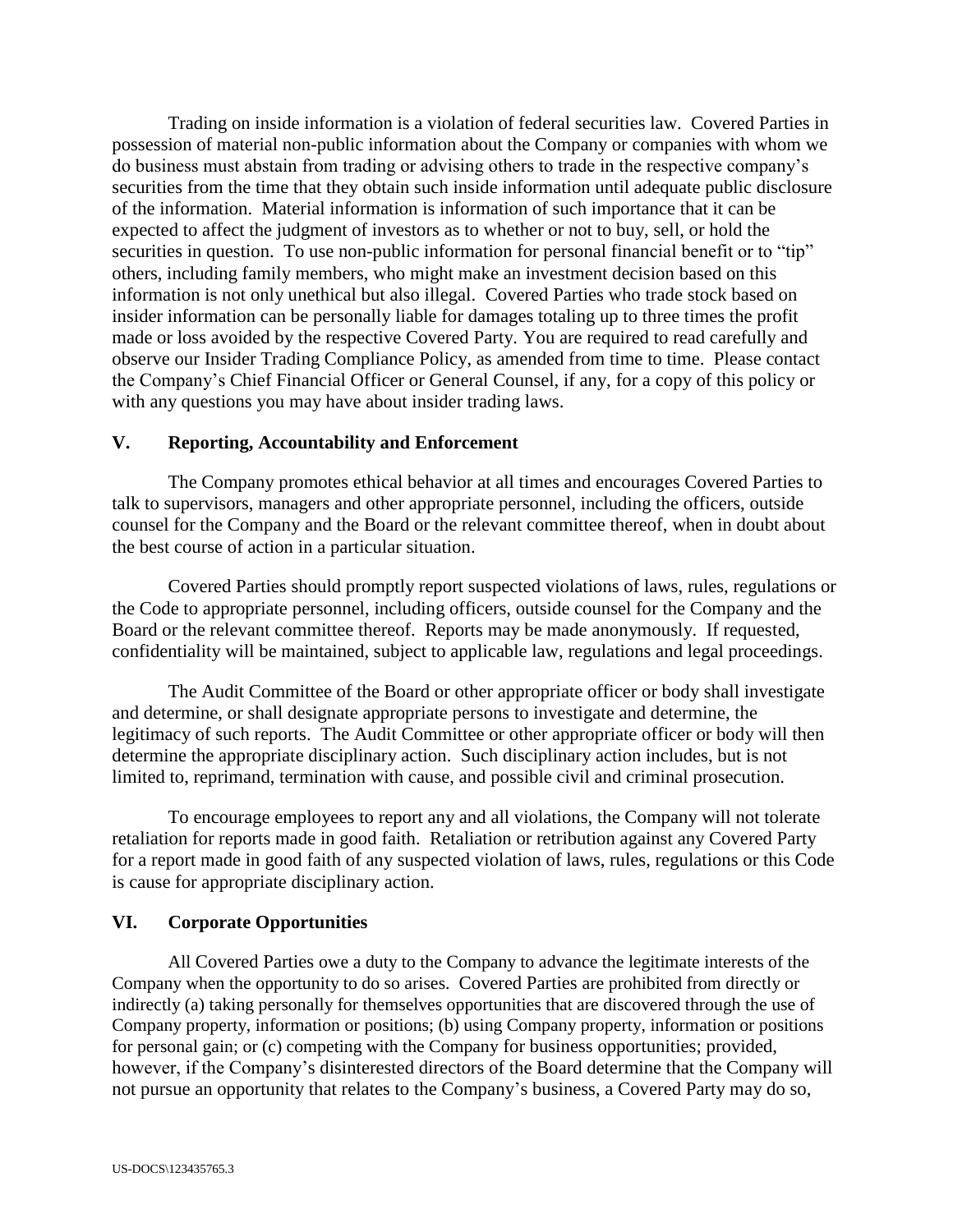after notifying the disinterested directors of the Board of intended actions in order to avoid any appearance of conflict of interest.

# **VII. Confidentiality**

In carrying out the Company's business, Covered Parties may learn confidential or proprietary information about the Company, its customers, distributors, suppliers or joint venture partners. Confidential or proprietary information includes all non-public information relating to the Company, or other companies, that would be harmful to the relevant company or useful or helpful to competitors if disclosed.

Covered Parties must maintain the confidentiality of all information so entrusted to them, except when disclosure is authorized or legally mandated. Covered Parties must safeguard confidential information by keeping it secure, limiting access to those who have a need to know in order to do their job, and avoiding discussion of confidential information in public areas such as planes, elevators, and restaurants and on mobile phones. This prohibition includes, but is not limited to, inquiries made by the press, analysts, investors or others. Covered parties also may not use such information for personal gain. These confidentiality obligations continue even after employment with the Company ends.

Any questions or concerns regarding whether disclosure of Company information is legally mandated should be promptly referred to the Chief Executive Officer, Chief Financial Officer or General Counsel, if any.

# **VIII. Fair Dealing**

Each Covered Party should endeavor to deal fairly with fellow employees and with the Company's customers, service providers, suppliers and competitors. No Covered Party should take unfair advantage of anyone through manipulation, concealment, abuse of privileged information, misrepresentation of material facts, or any unfair dealing practice.

Employees should maintain and protect any intellectual property licensed from licensors with the same care as they employ with regard to Company-developed intellectual property. Employees should also handle the nonpublic information of our customers, service providers and suppliers responsibly and in accordance with our agreements with them, including information regarding their technology and products.

The Company deals fairly and honestly with its suppliers. This means that our relationships with suppliers are based on price, quality, service and reputation, among other factors. Employees dealing with suppliers should carefully guard their objectivity. Specifically, no employee should accept or solicit any personal benefit from a supplier or potential supplier that might compromise, or appear to compromise, his or her objective assessment of the supplier's products and prices. Employees can give or accept promotional items of nominal value or moderately scaled entertainment within the limits of responsible and customary business practice.

The Company is committed to free and open competition in the marketplace. Employees should avoid actions that would be contrary to laws governing competitive practices in the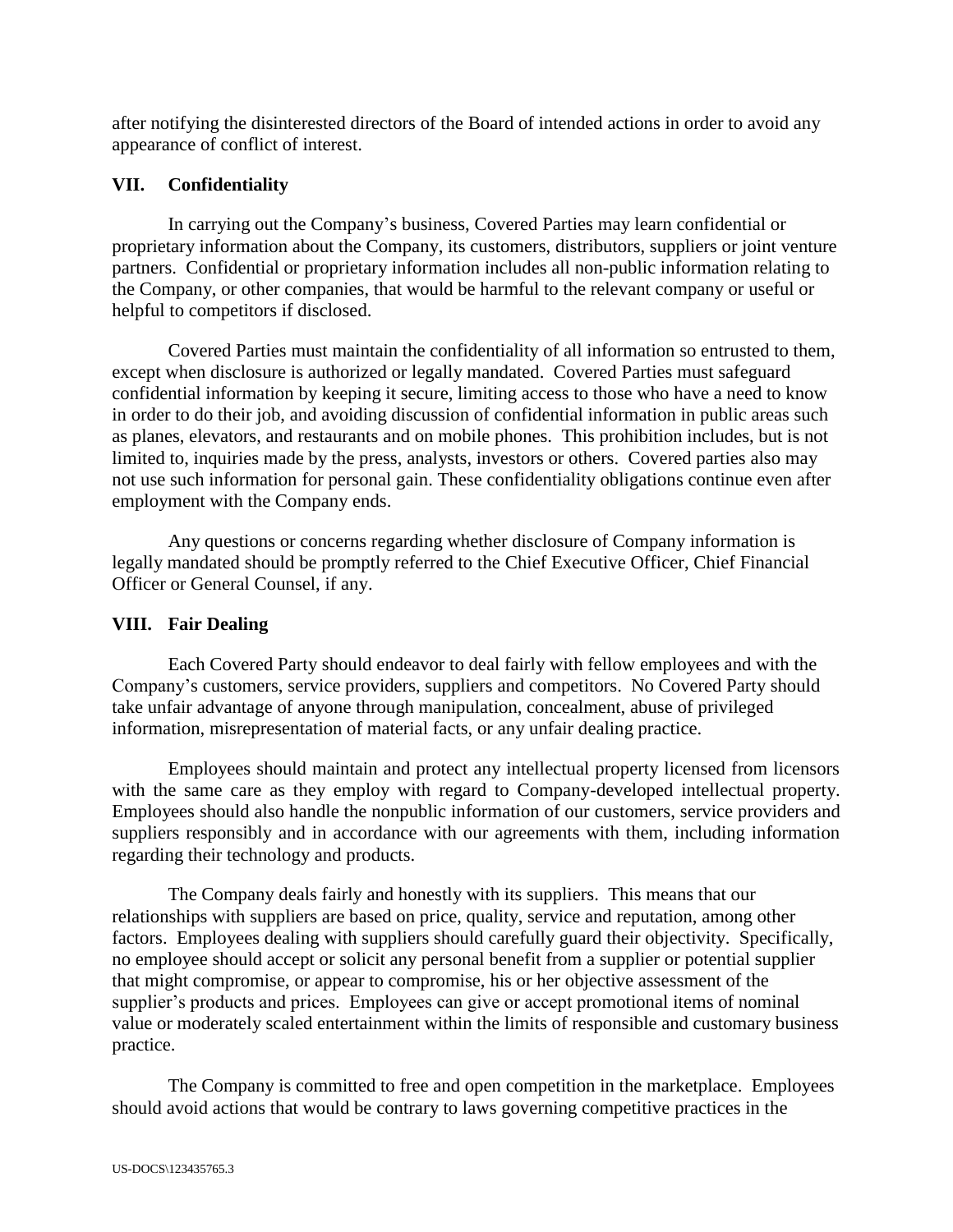marketplace, including federal and state antitrust laws. Such actions include misappropriation and/or misuse of a competitor's confidential information or making false statements about the competitor's business and business practices.

#### **IX. Protection and Proper Use of Company Assets**

All Covered Parties should protect the Company's assets and ensure their efficient use. Theft, carelessness and waste have a direct impact on the Company's profitability. All Company assets should be used only for legitimate business purposes. The obligation of employees to protect the Company's assets includes its proprietary information. Proprietary information includes intellectual property such as trade secrets, patents, trademarks and copyrights, as well as business, marketing and service plans, engineering and manufacturing ideas, designs, databases, records, salary information and any unpublished financial data and reports.

#### **X. Waivers**

Any waiver of this Code for our directors, executive officers or other principal financial officers may be made only by our Board of Directors and will be disclosed to the public as required by law or the rules of Nasdaq, when applicable. Waivers of this Code for other employees may be made only by our Chief Executive Officer, Chief Financial Officer or General Counsel, if any, and will be reported to our Audit Committee.

#### **XI. Accuracy of Business Records**

All financial books, records and accounts must accurately reflect transactions and events, and conform both to generally accepted accounting principles (GAAP) and to the Company's system of internal controls. No entry may be made that intentionally hides or disguises the true nature of any transaction. Covered Parties should therefore attempt to be as clear, concise, truthful and accurate as possible when recording any information.

# **XII. Gifts and Favors**

The purpose of business gifts and entertainment in a commercial setting is to create goodwill and sound working relationships, not to gain unfair advantage with customers. Covered Parties must act in a fair and impartial manner in all business dealings. Gifts and entertainment should further the business interests of the Company and not be construed as potentially influencing business judgment or creating an obligation.

Gifts must not be lavish or in excess of the generally accepted business practices of one's country and industry. Gifts of cash or cash equivalents are never permitted. Requesting or soliciting personal gifts, favors, entertainment or services is unacceptable.

Every effort should be made to refuse or return a gift that is beyond these permissible guidelines. If it would be inappropriate or not possible to refuse or to return a gift, promptly report the gift to your supervisor, the Chief Financial Officer or General Counsel, if any. The Chief Financial Officer or General Counsel, if any, may require you to donate the gift to an appropriate community organization. If it is questionable about whether or not it is appropriate to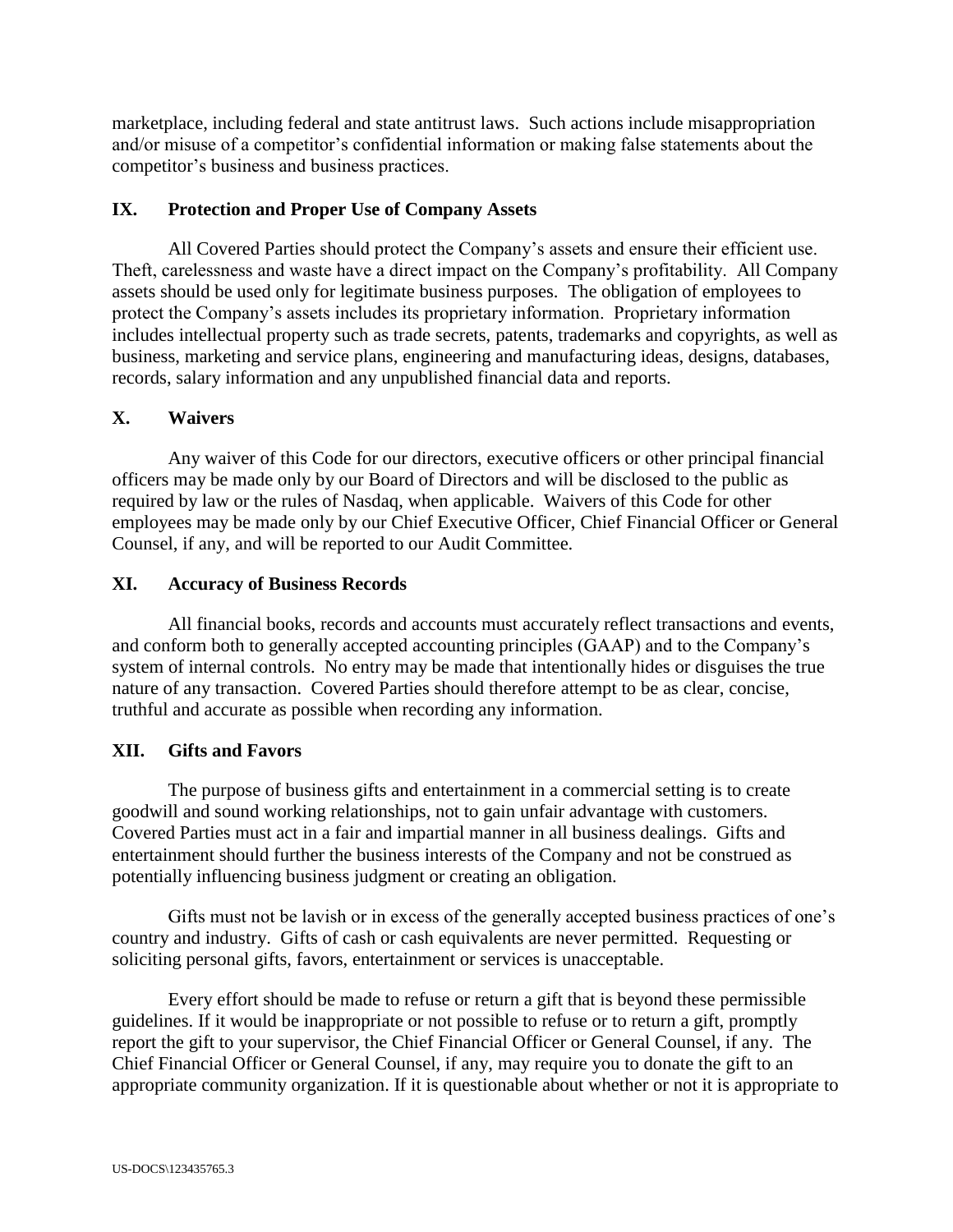accept a gift or something else of material value, employees are to contact their supervisor, the Chief Financial Officer or General Counsel, if any, for additional guidance.

The FCPA prohibits giving anything of value, directly or indirectly, to officials of foreign governments or foreign political candidates in order to obtain or retain business. It is strictly prohibited to make illegal payments to government officials of any country. In addition, the promise, offer or delivery to an official or employee of the U.S. government of a gift, favor or other gratuity in violation of these rules would not only violate Company policy but could also be a criminal offense. State and local governments, as well as foreign governments, may have similar rules.

# **XIII. Antitrust Laws and Competition**

The purpose of antitrust laws is to preserve fair and open competition and a free market economy, which are goals that the Company fully supports. Covered Parties must not directly or indirectly enter into any formal or informal agreement with competitors that fixes or controls prices, divides or allocates markets, limits the production or sale of products, boycotts certain suppliers or customers, eliminates competition or otherwise unreasonably restrains trade.

Violations of antitrust laws may result in severe penalties against the Company and its employees, including potentially substantial fines and criminal sanctions. All employees and directors are expected to maintain basic familiarity with the antitrust principles applicable to their activities, and should consult their supervisor, the Chief Executive Officer, Chief Financial Officer or General Counsel, if any, with any questions concerning compliance with these laws.

Employees should exercise caution in meetings with competitors. Any meeting with a competitor may give rise to the appearance of impropriety. As a result, if there is a specific, business-related reason for such a meeting, individuals are to obtain the prior approval of an executive officer of the Company. Such meetings are to be closely monitored, and held in a controlled environment for a limited period of time. An agenda must be created and circulated in advance of any such meetings, and the contents of these meetings should be fully documented.

# **XIV. Political Contributions**

Covered Parties may participate in the political process as individuals on their own time. However, Covered Parties must make every effort to ensure that they do not create the impression that they speak or act on behalf of the Company with respect to political matters. Company contributions to any political candidate or party or to any other organization that might use the contributions for a political candidate or party are prohibited. A Covered Party may not receive any reimbursement from corporate funds for a personal political contribution.

# **XV. Discrimination and Harassment**

The Company is an equal opportunity employer and will not tolerate illegal discrimination or harassment of any kind. The Company is committed to providing a workplace free of discrimination and harassment based on race, color, religion, age, gender, national origin, ancestry, sexual orientation, disability, veteran status, or any other basis prohibited by applicable law. Examples include derogatory comments based on a person's protected class and sexual